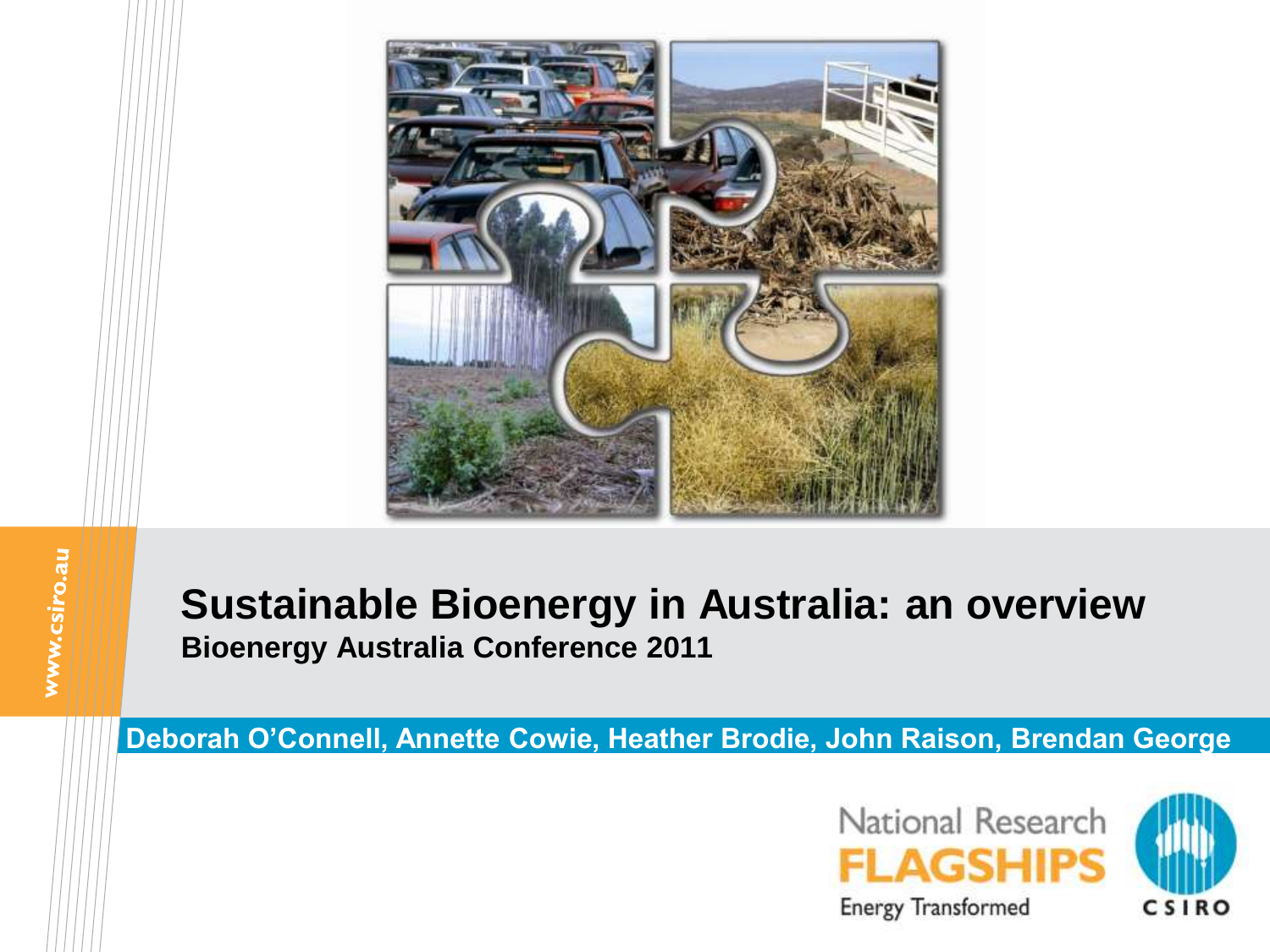## *Sustainable Biomass Production*

*And thanks to the broader team who have contributed to our thinking in this area:*

*Andrew Braid, Joely Taylor, Alexander Herr, Barrie May, Luis Rodriguez, Michael O'Connor, Tom Jovanovic, Debbie Crawford, Helen Murphy, Di Prestwidge, Mick Poole, Damien Farine, Michael Dunlop, Peter Campbell, Franzi Poldy, Kristian Handberg*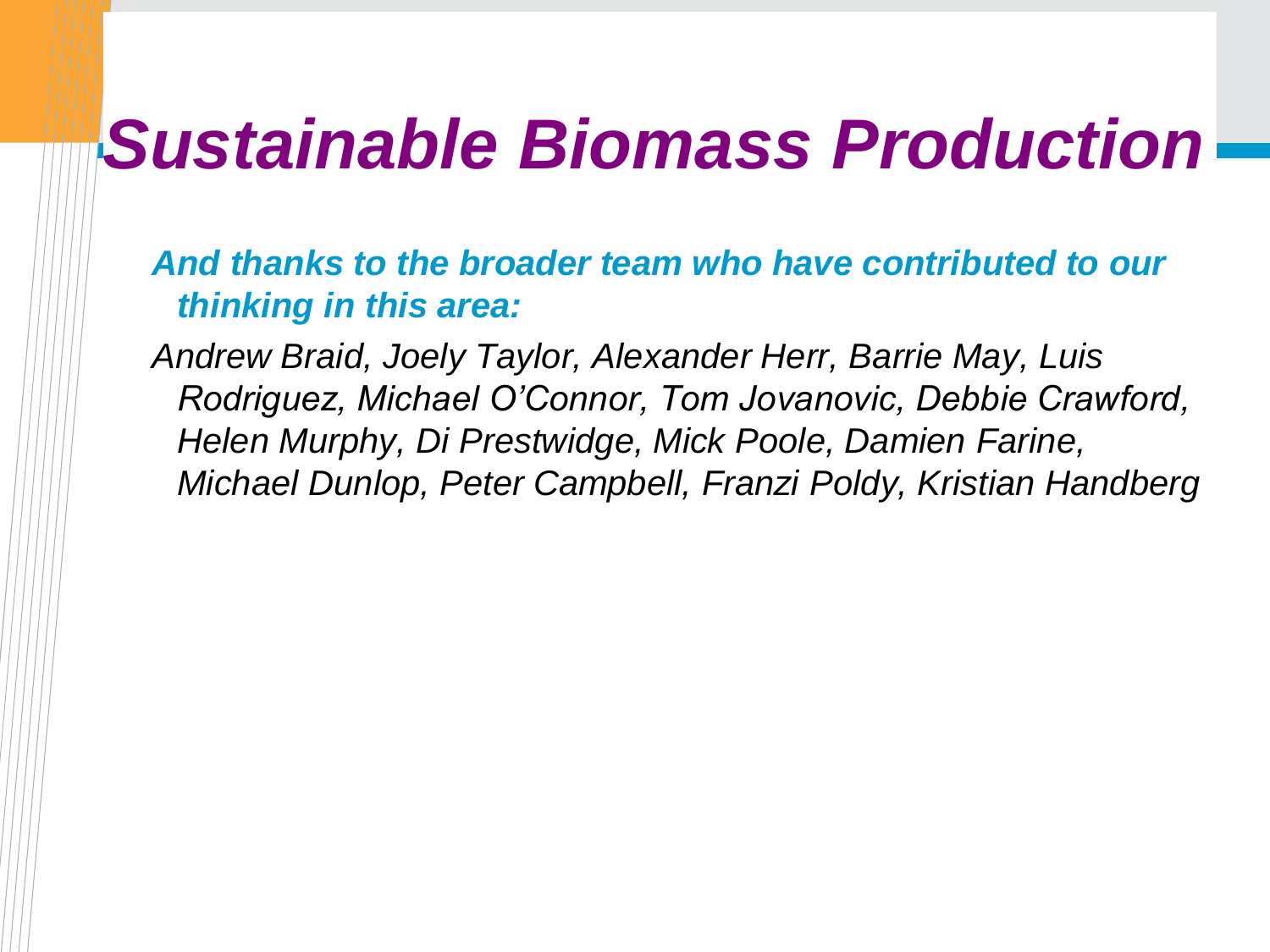#### Sustainability and bioenergy

 $\bullet$  Sustainability credentials for bioenergy now seen as necessity by many governments, and the community

• Comprehensive review of sustainability frameworks and application 2009

 $\Rightarrow$ What are the issues for Australia?  $\Rightarrow$ Where are we at now?

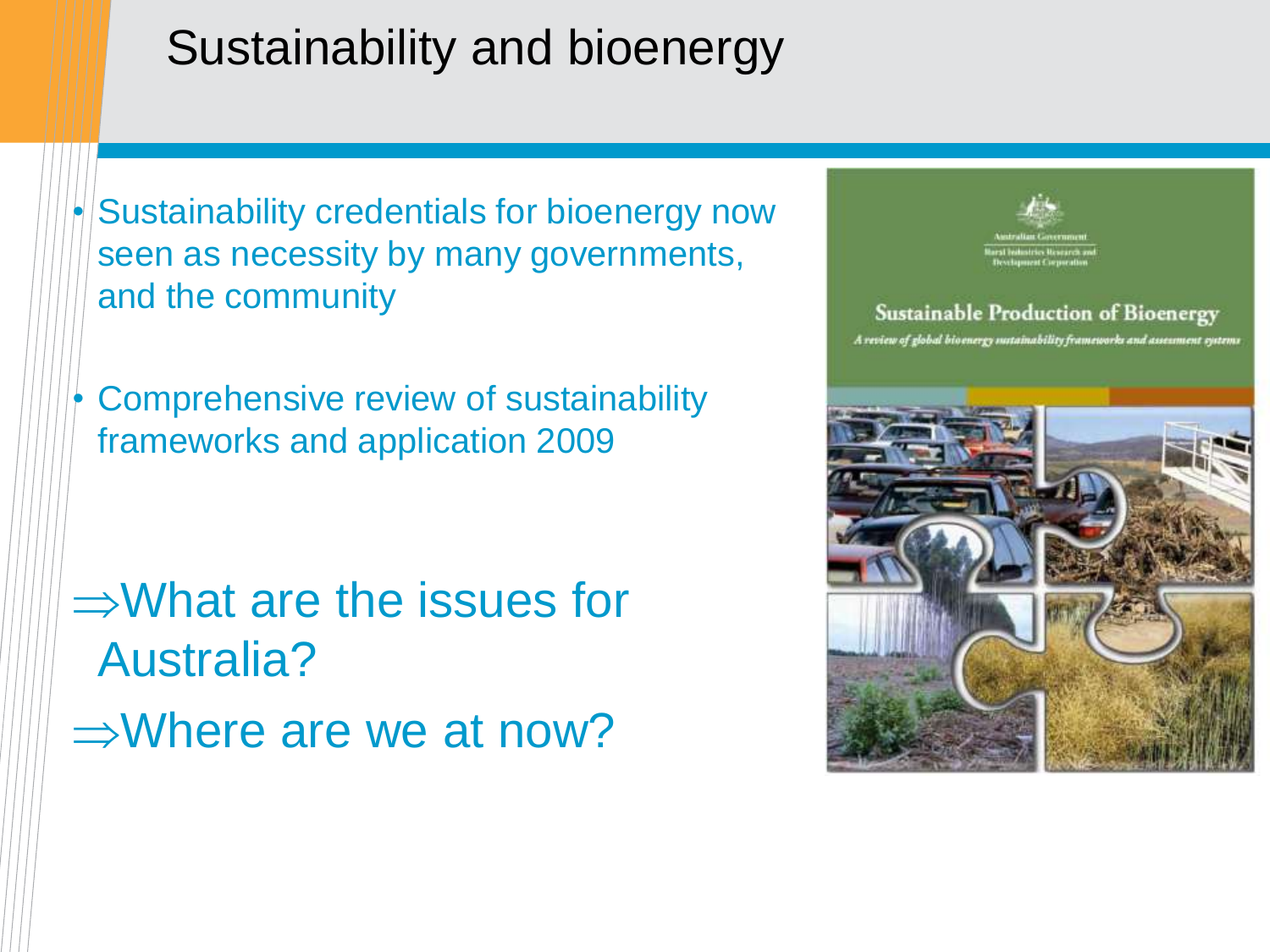## Sustainability issues arising from bioenergy

#### **Direct impacts**

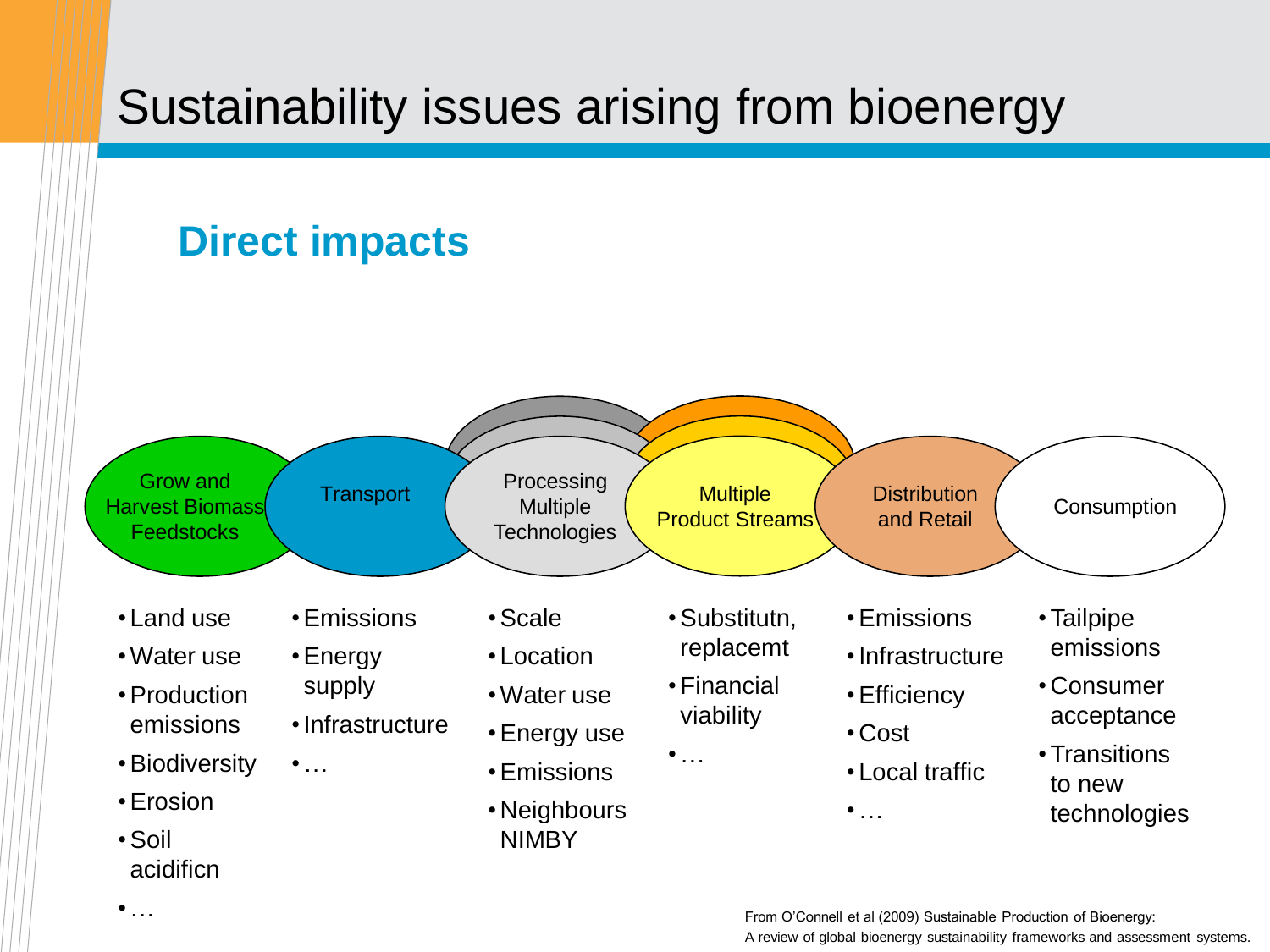#### Sustainability issues arising from cumulative effects

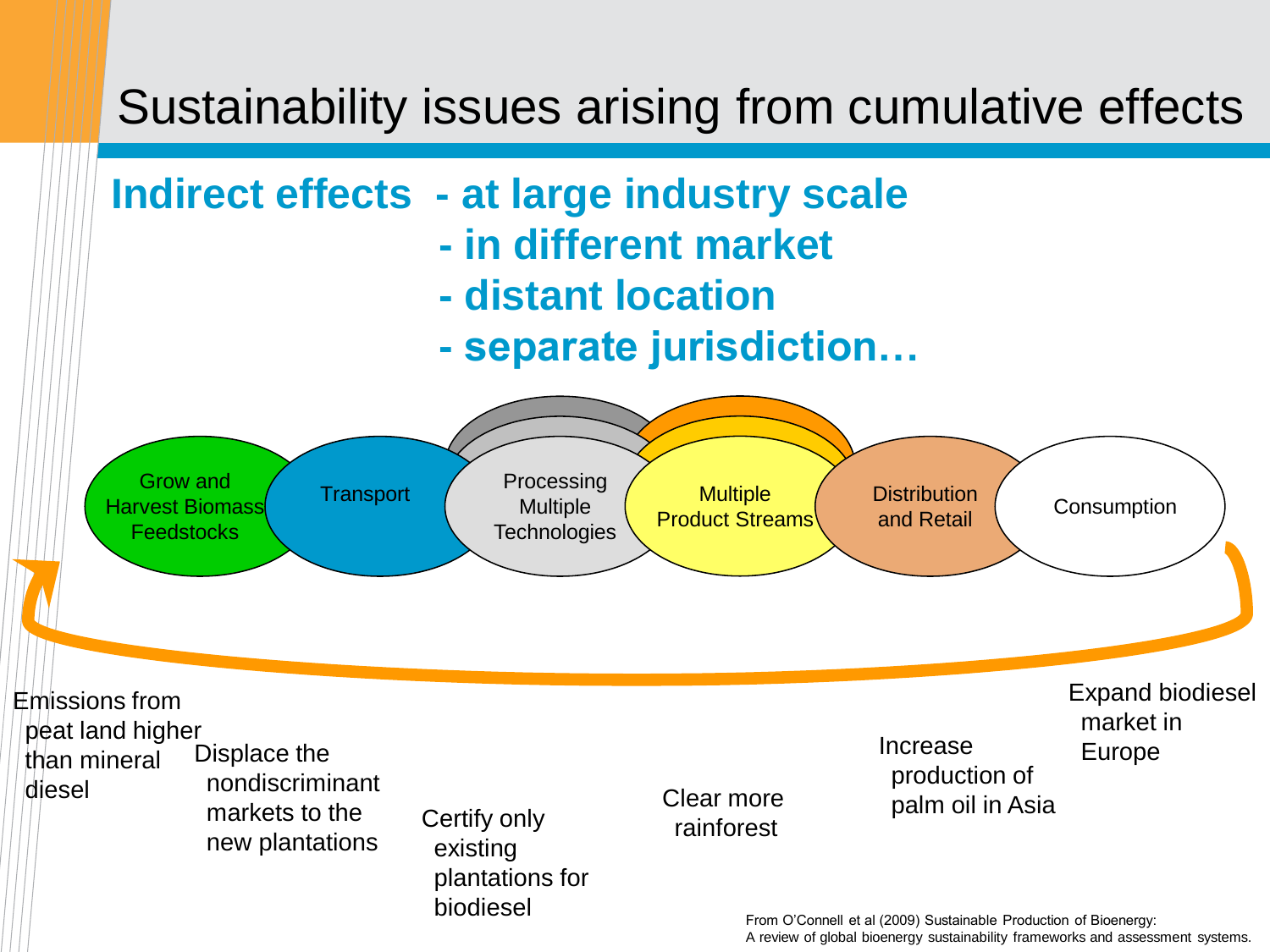#### Legislated principles of sustainable development…

• National Strategy on Ecologically Sustainable Development (ESD) 1992

"Using, conserving and enhancing community"s resources so that **ecological processes**, on which life depends, are maintained, and the **total quality of life**, now and in the future, can be increased"

• Legislated in Australia EPBC Act 1999

**…How do we operationalise these principles?**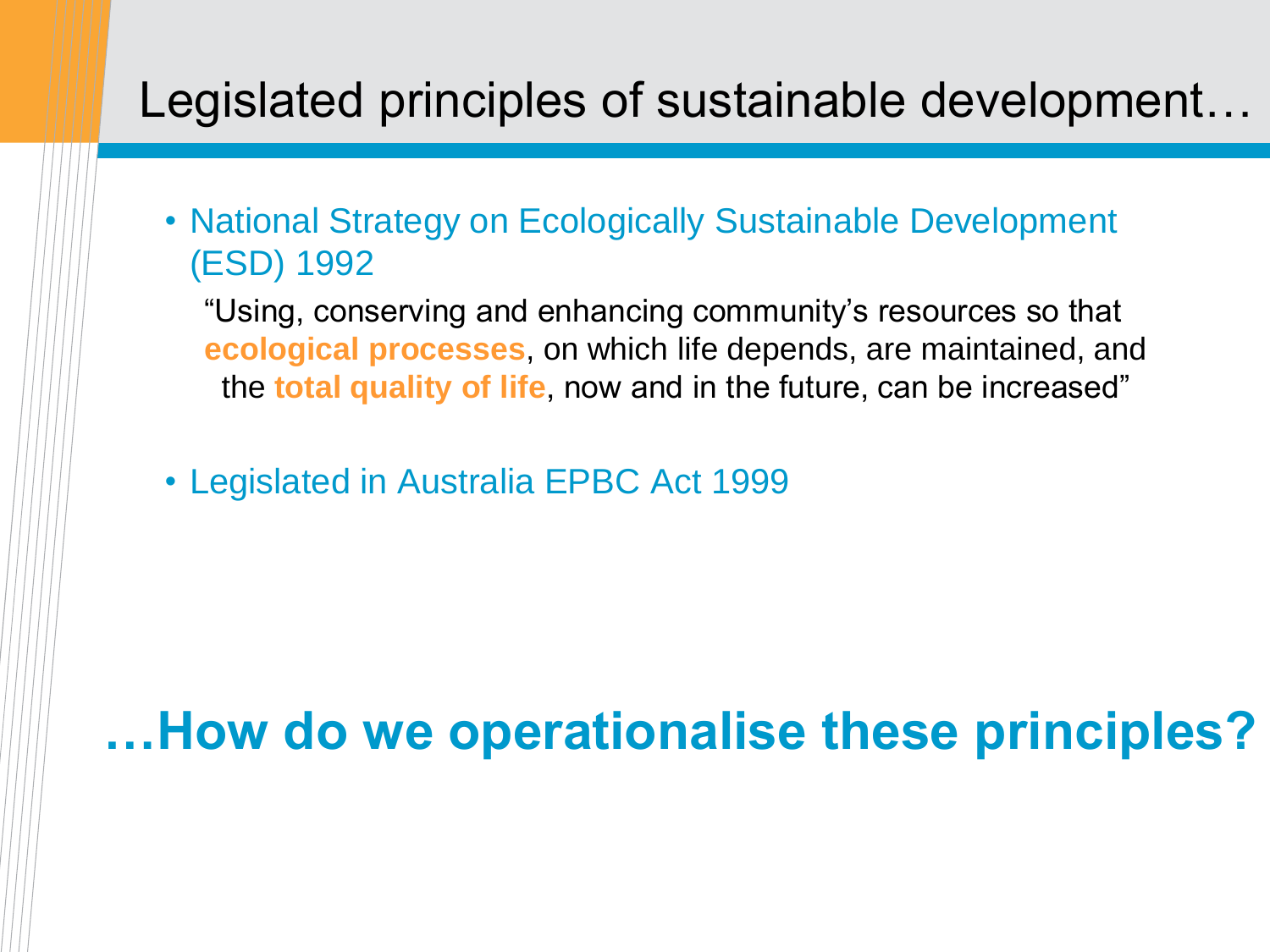#### ESD and biomass

#### **Maintenance of ecosystem function**

• Volume, timing of irrigation or rain, soil water storage and availability

- Nutrient and carbon cycling
- Habitat and biodiversity providing critical ecosystem functions e.g. bacteria

|                           | Biomass growth and yield                                                      |                                                                  |
|---------------------------|-------------------------------------------------------------------------------|------------------------------------------------------------------|
|                           |                                                                               |                                                                  |
| <b>Delivery of values</b> | Use values<br>(consumptive)                                                   | Non use values (non-<br>consumptive)                             |
| <b>Market values</b>      | Plantation wood for paper,<br>timber, fibre<br>Electricity, fuel, bioproducts |                                                                  |
|                           | Managed native forest                                                         |                                                                  |
| Non market values         | Traditional use for heating<br>and cooking                                    | Carbon sequestration<br>Enjoyment of camping in<br>forested land |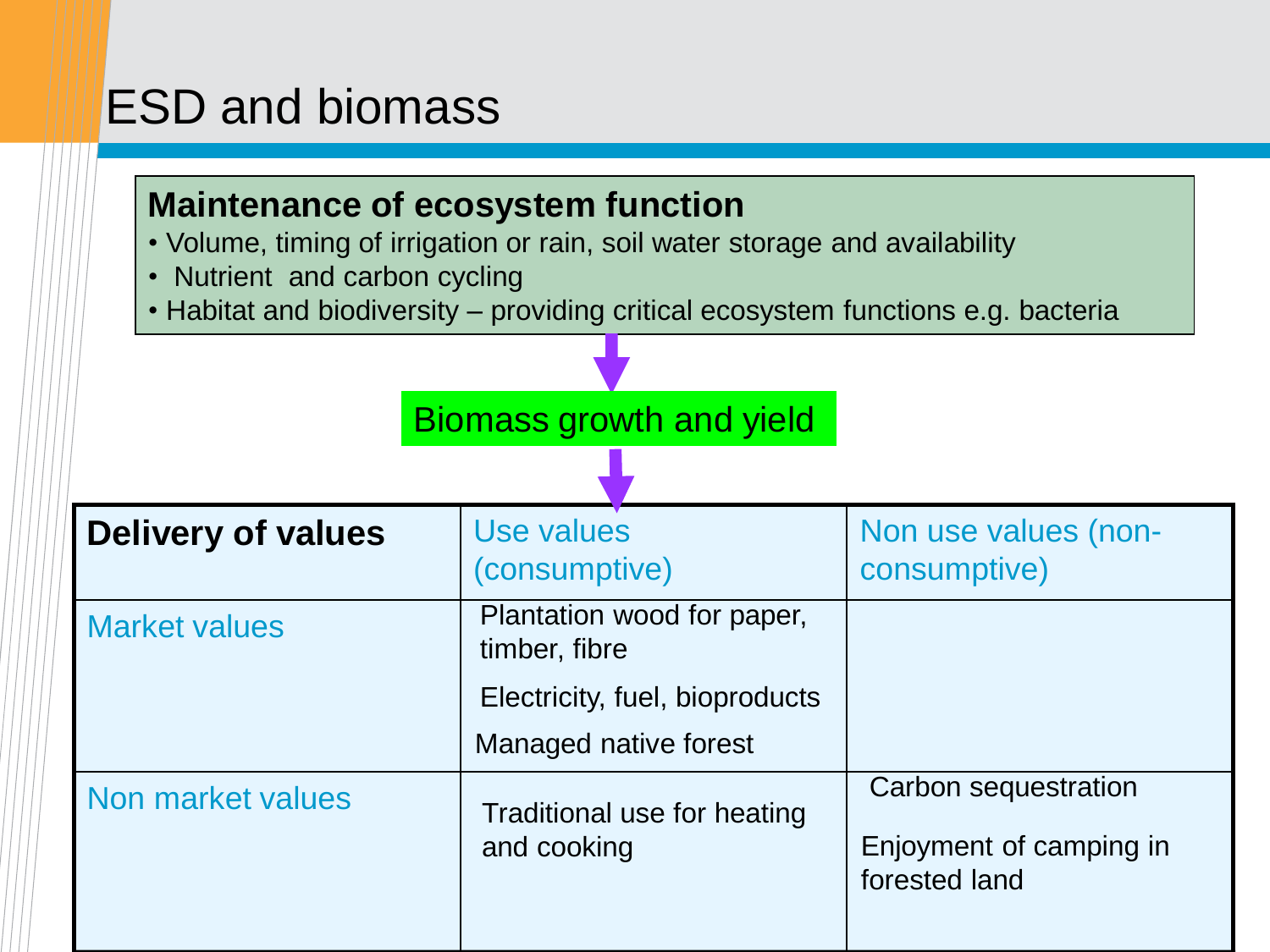### Sustainable forest management – strong if adequate governance,compliance, consultation

- Montreal process => internationally agreed Criteria and Indicators
- Criteria = components of sustainability; things people care about
	- Biodiversity
	- Productive capacity
	- Ecosystem health
	- Soil and water
	- Carbon stocks
	- Socio-economics
	- Legal and institutional frameworks
- Indicators = parameters of criteria, measurable, tracked over time
- Extensive consultation

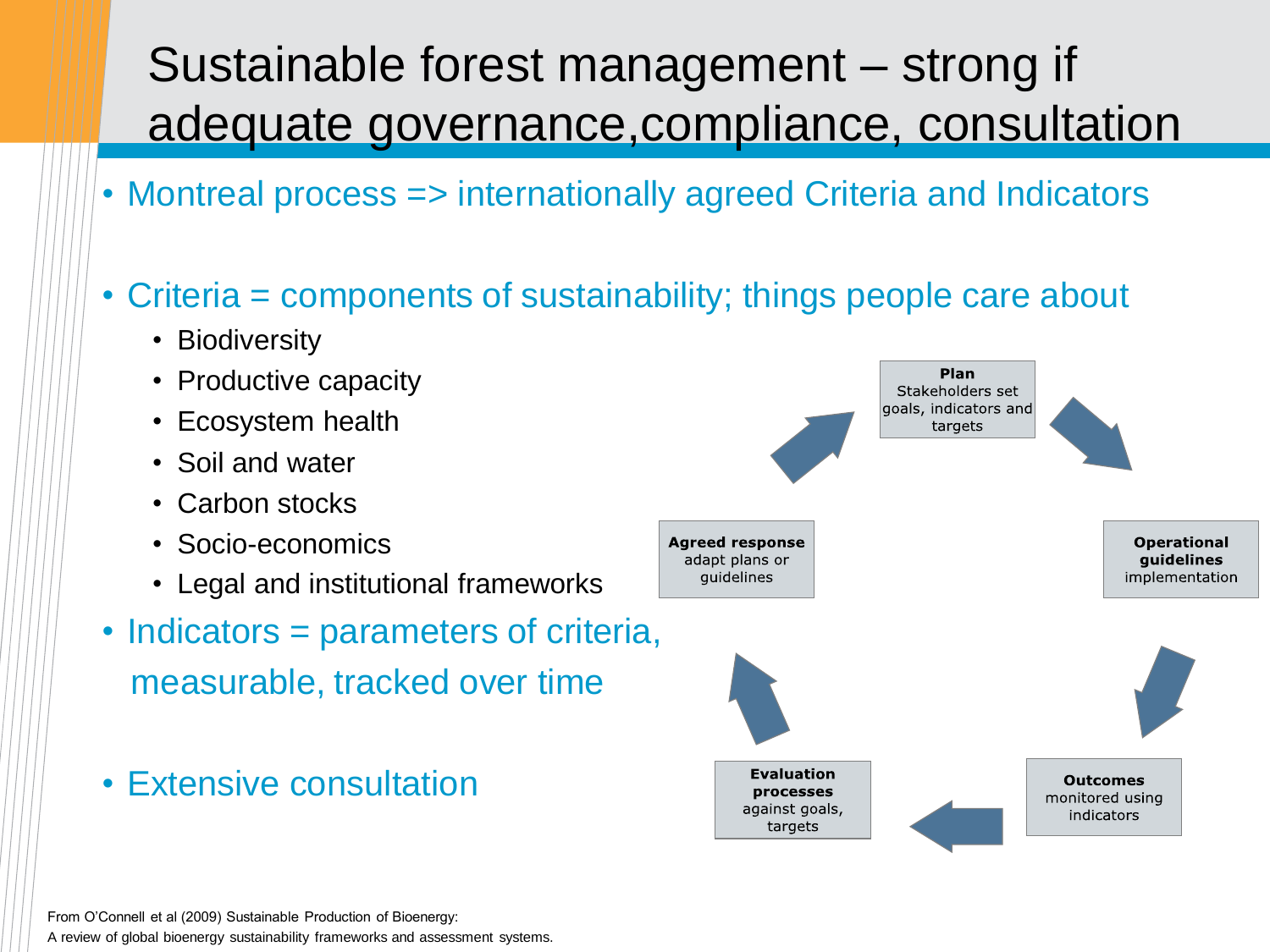#### …and for a bioenergy industry

- NSW => comply with the Round Table for Sustainable Biofuels ver 0.
- June 2011, Australian Government => work with the Biofuels Association of Australia and ISO
	- develop internationally agreed sustainability criteria that can be applied to industry
	- to ensure that support for biofuels does not compromise sustainable production practices
	- provide greater impetus for moves towards advanced biofuels.
- Process through Standards Australia
	- Signing up a Mirror Technical Committee to participate in ISO and Interim Australian Standard
	- commences December 2011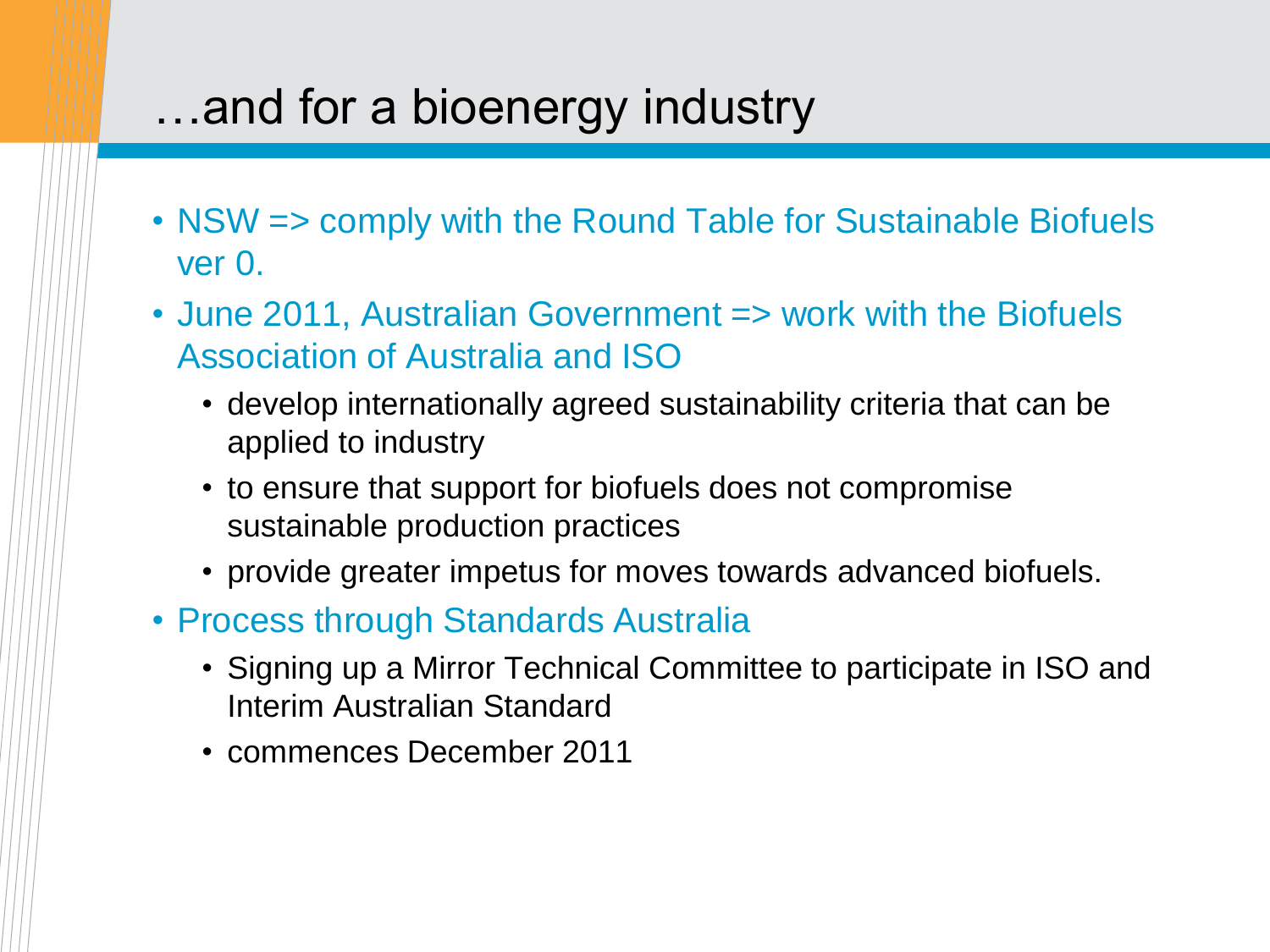#### Key issues to address in Australia

- 1. Science development: currently fragmented, needs structured approach to the science of sustainability
- 2. Science-policy linkages
- 3. Engagement develop of standards, on ground assessment, policy and also fora for negotiation and discussion
	- Governments State and Federal
	- Industry growers, conversion industrie(s), distributors, users
	- Communities consumers, green groups, CMAs
	- International engagement for science, harmonisation of standards, learning at practical experience but also for trade and GATT, WTA
- 4. Implications for other industries
	- Forestry and biofuels formal standards and certification, agriculture has 'best practise' approach.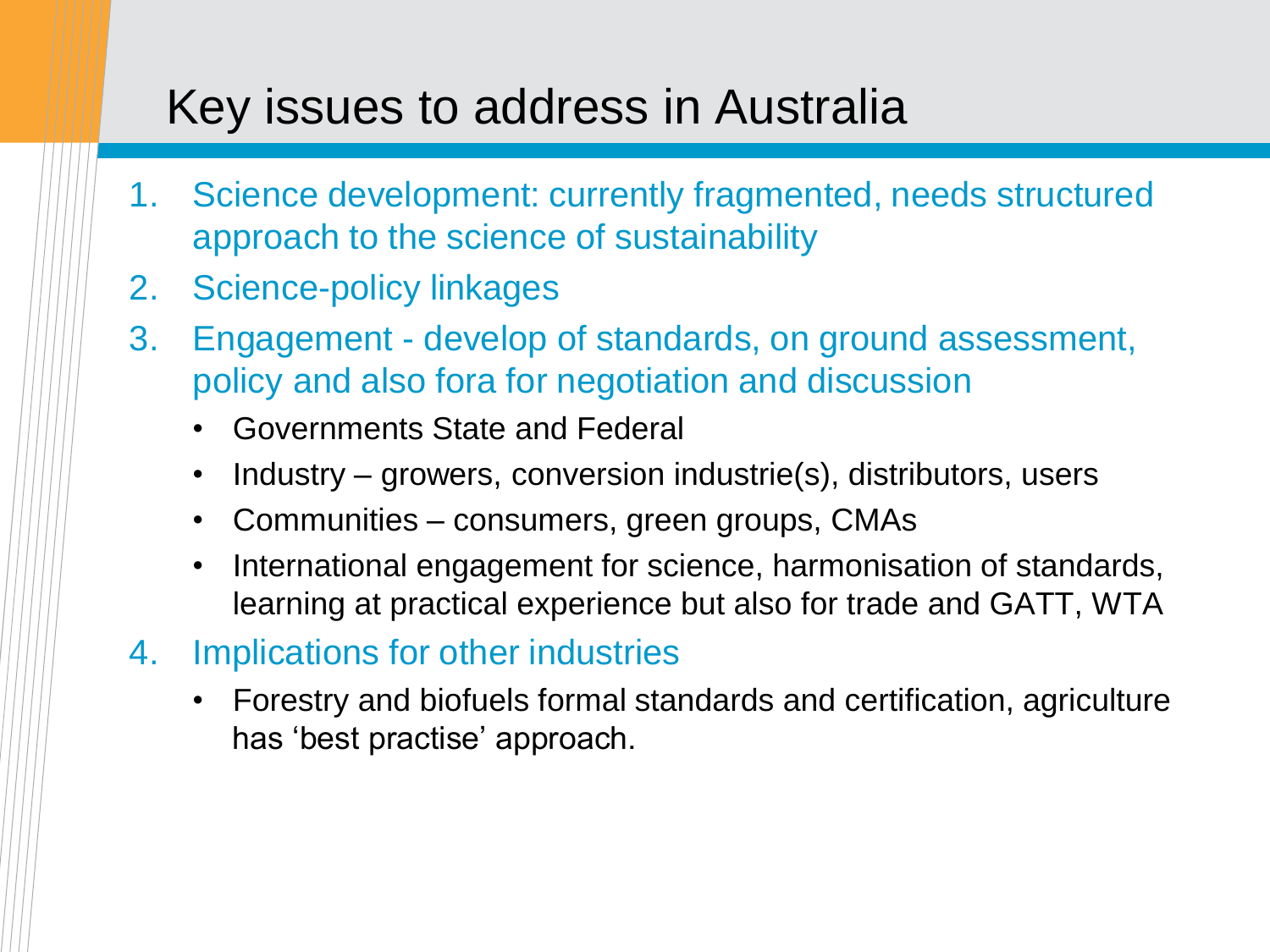#### 1. Science development and challenges

- •Internationally agreed+locally relevant Indicators science and process
- •Science and measurement for indirect effects
- •Scaling up for aggregate impacts
- •Metrics for spatially dependent arrangements eg biodiversity
- •Lack of methods and process to integrate and evaluate tradeoffs

•Data sparse, many are input based rather than outcome based





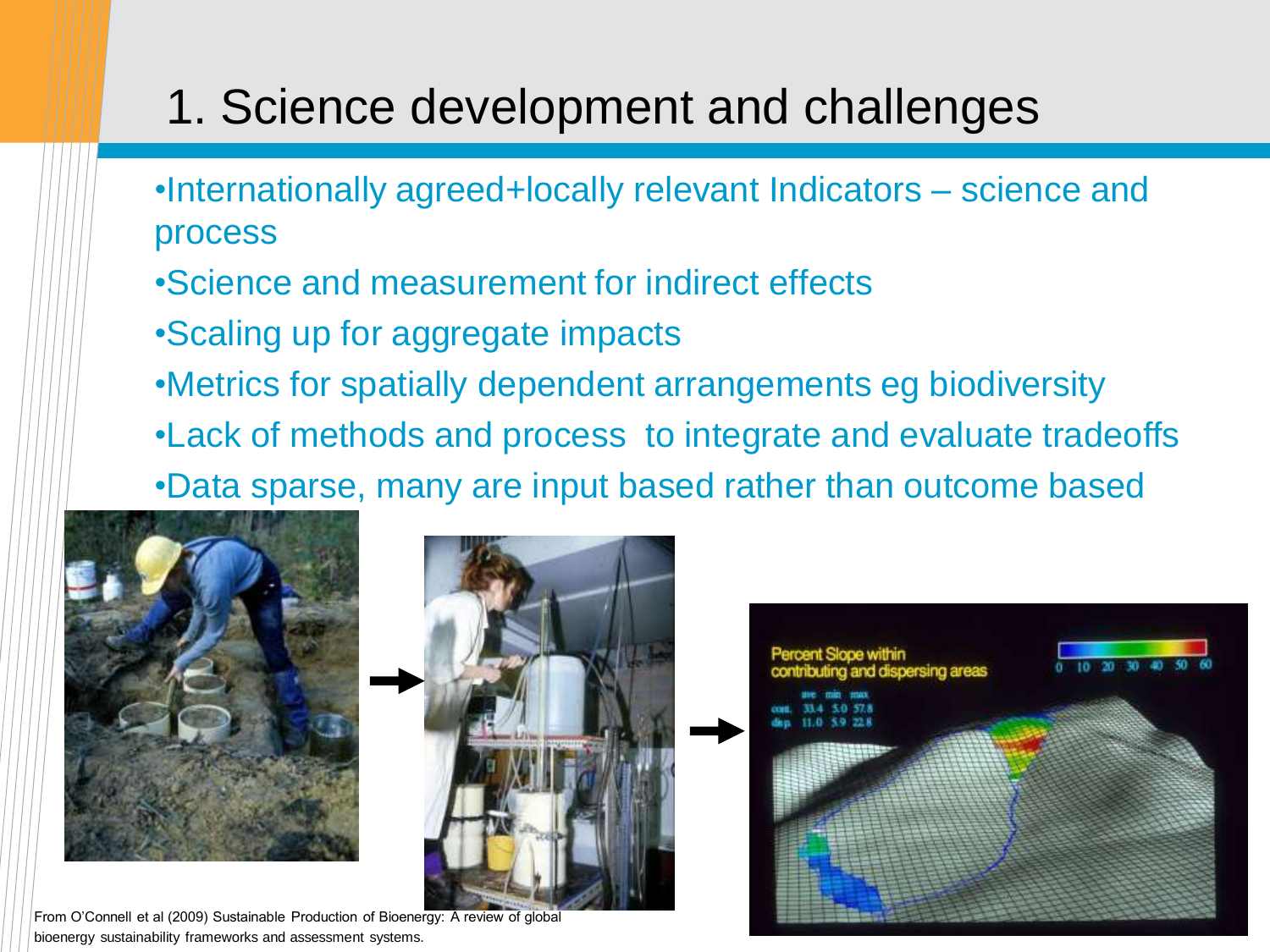#### LCA – important tool, lack data, poor app of methods/interp, not a sustainability assessment



#### Life cycle analysis

- Complex methods and interpretation
- System boundaries critical
- Data sparse, uncertain, unavailable
- Not always valid to directly compare studies
- Tradeoffs between difft dimensions is a social process
- N fertilisers growing cane
- Coal mill

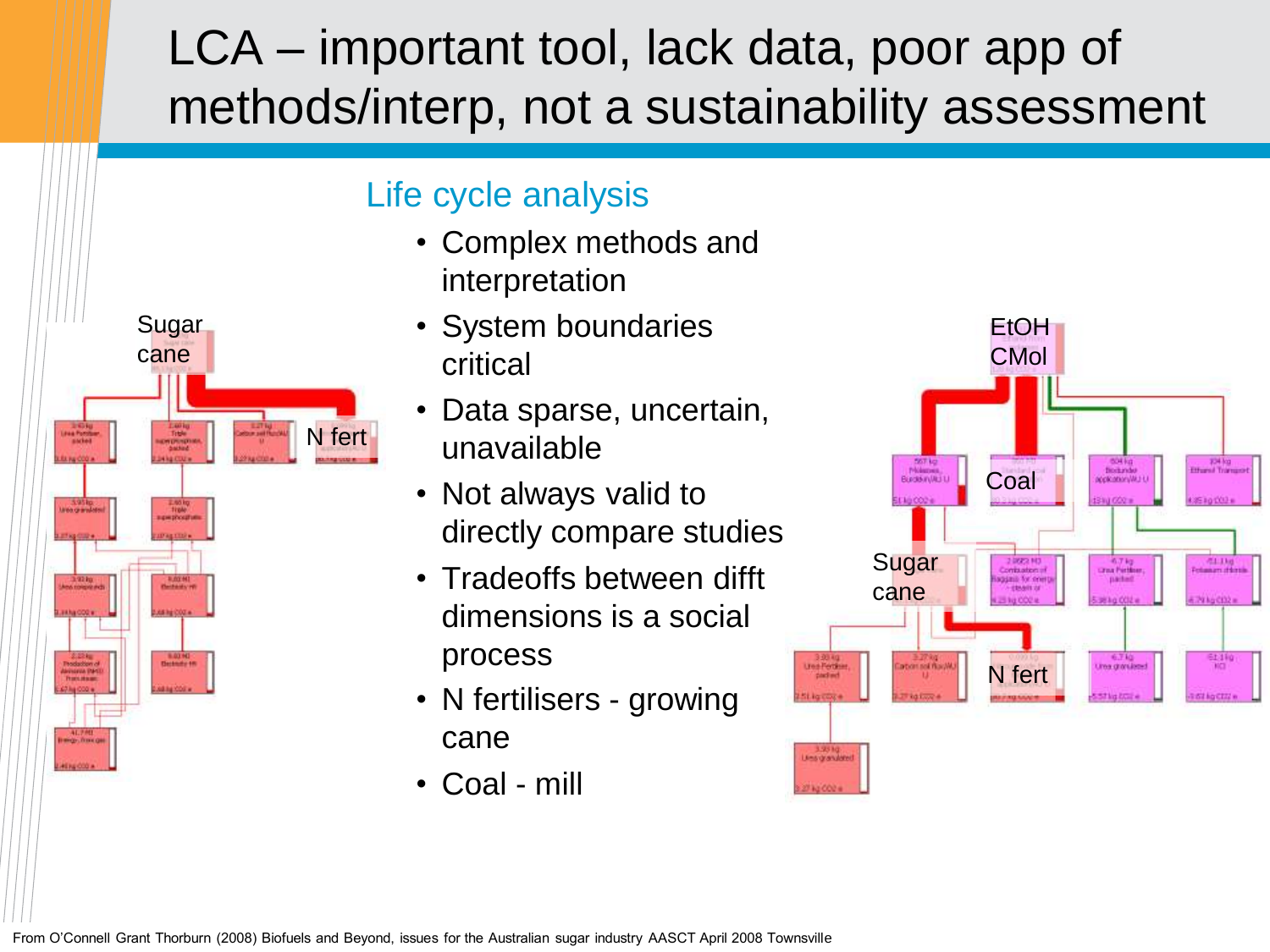## 2. Linking science and policy in sustainability

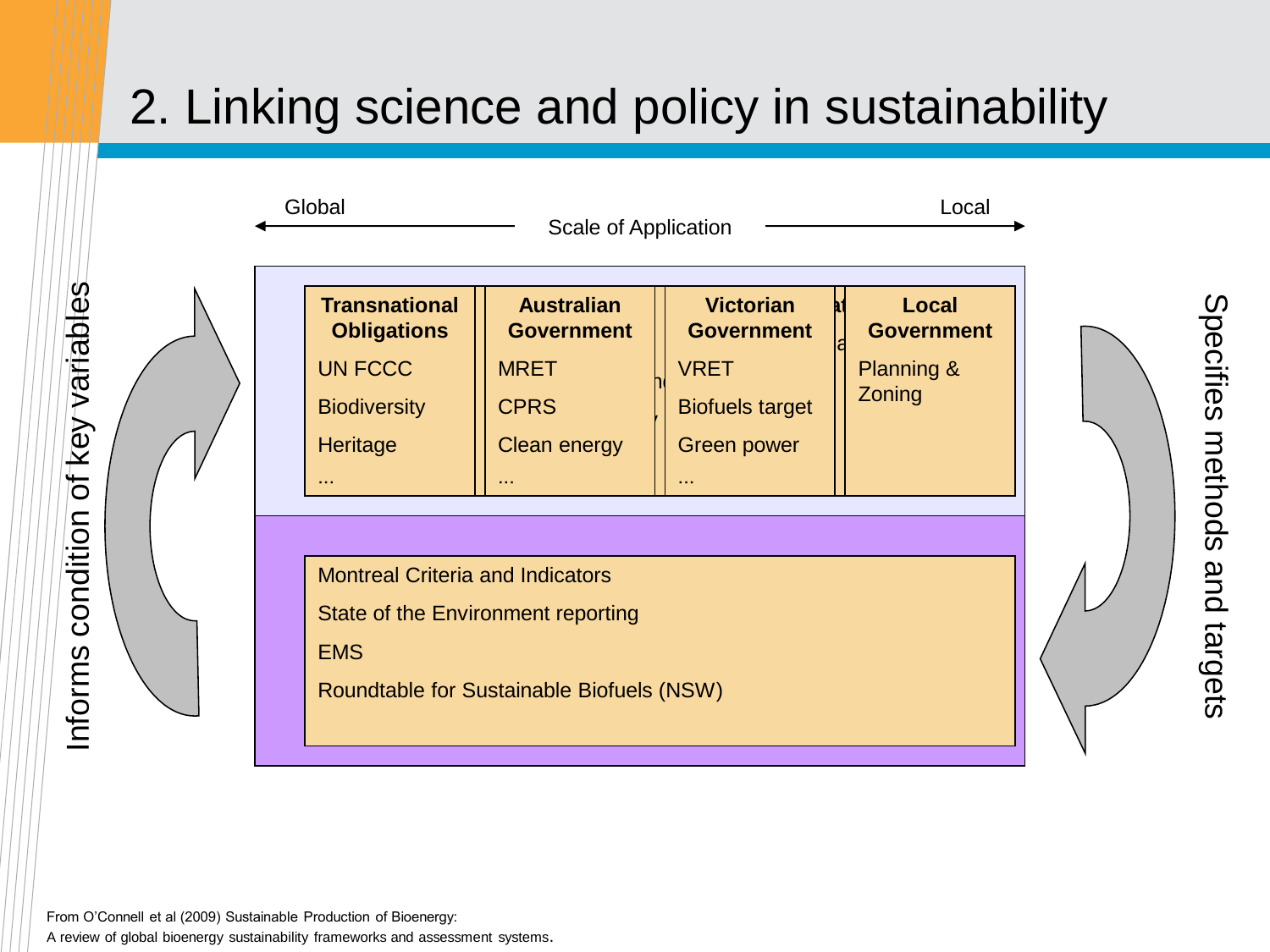## 3. Engagement

#### **Communities of consent provide a license to operate through**

- **- formal compliance with international to local laws etc**
- **- public opinion and demand**

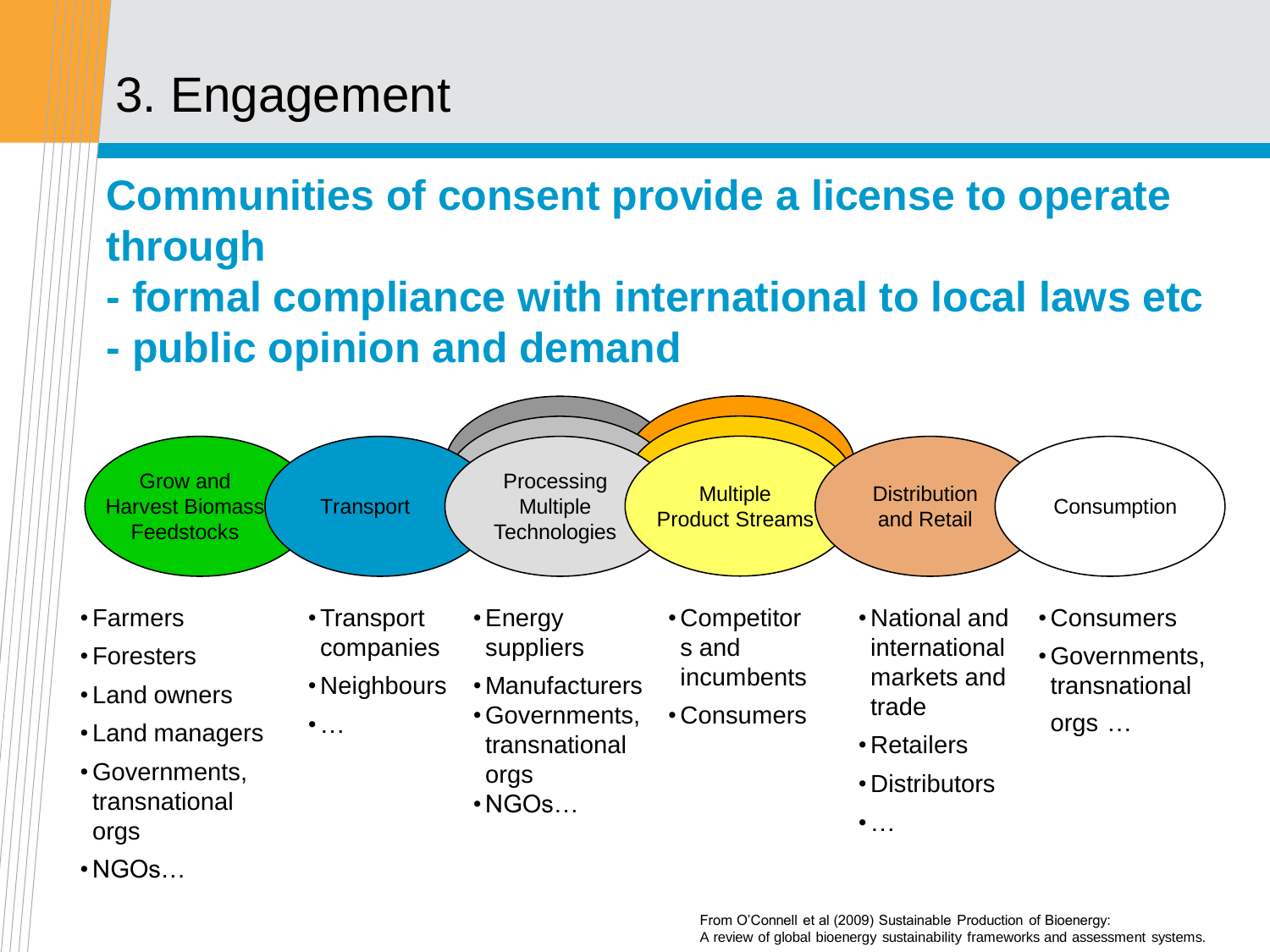## 3. Engagement forums required

- Biofuel is the only option for reaching ambitions GHG reduction targets in aviation
- Year-long process to
	- Increase level of understanding
	- Quantify benefits
	- Challenges to investment eg risk of new technologies, capital raising, uncertain policy environment
	- Pathway to move forward

 $\Rightarrow$  significant industry capacity-building and leadership in aviation

 $\Rightarrow$  Processes required for industry engagement and capacity-building for sustainability standard Graham et al 2011, *Flight path to sustainable aviation:* <br> *Sustainable aviation: subjection sustainable aviation:* 



*towards establishing a sustainable aviation fuels industry in Australia and New Zealand,* CSIRO.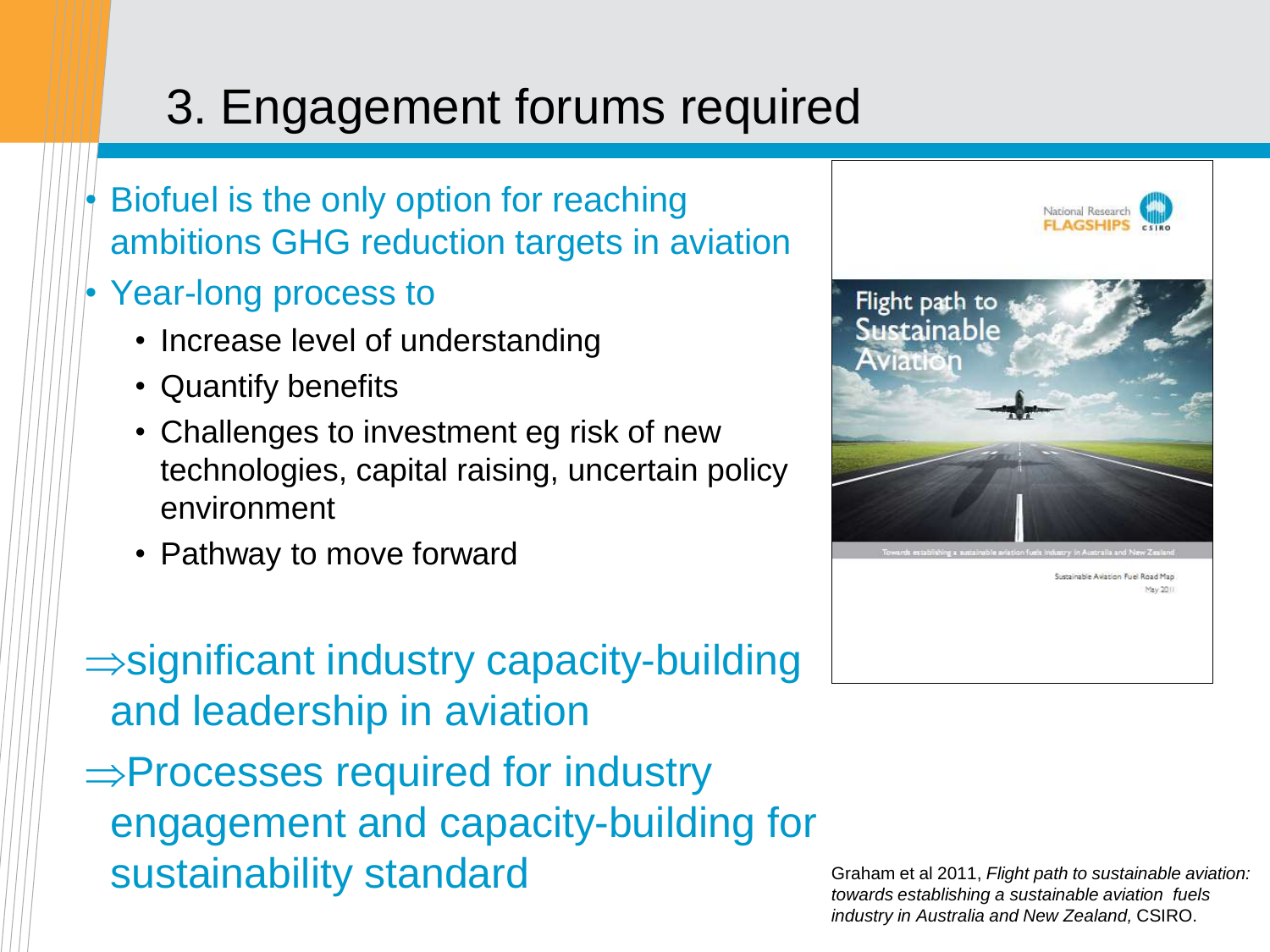#### 4. Upstream impacts other industries

- Bioenergy industry bears "burden of proof"
- Impacts on agriculture from bioenergy compared to other fossil fuel actors eg CSG
- Approach to deal with broader land sector
	- Forestry already has formal standards (Australian Forest Standard AFS), certification (eg FSC), and international reporting obligations (Montreal protocol), able to track chain of custody
	- Agriculture has "best practise" approach and none of the above mechanisms in place
	- = > sourcing biomass from agriculture will require strong engagement from this sector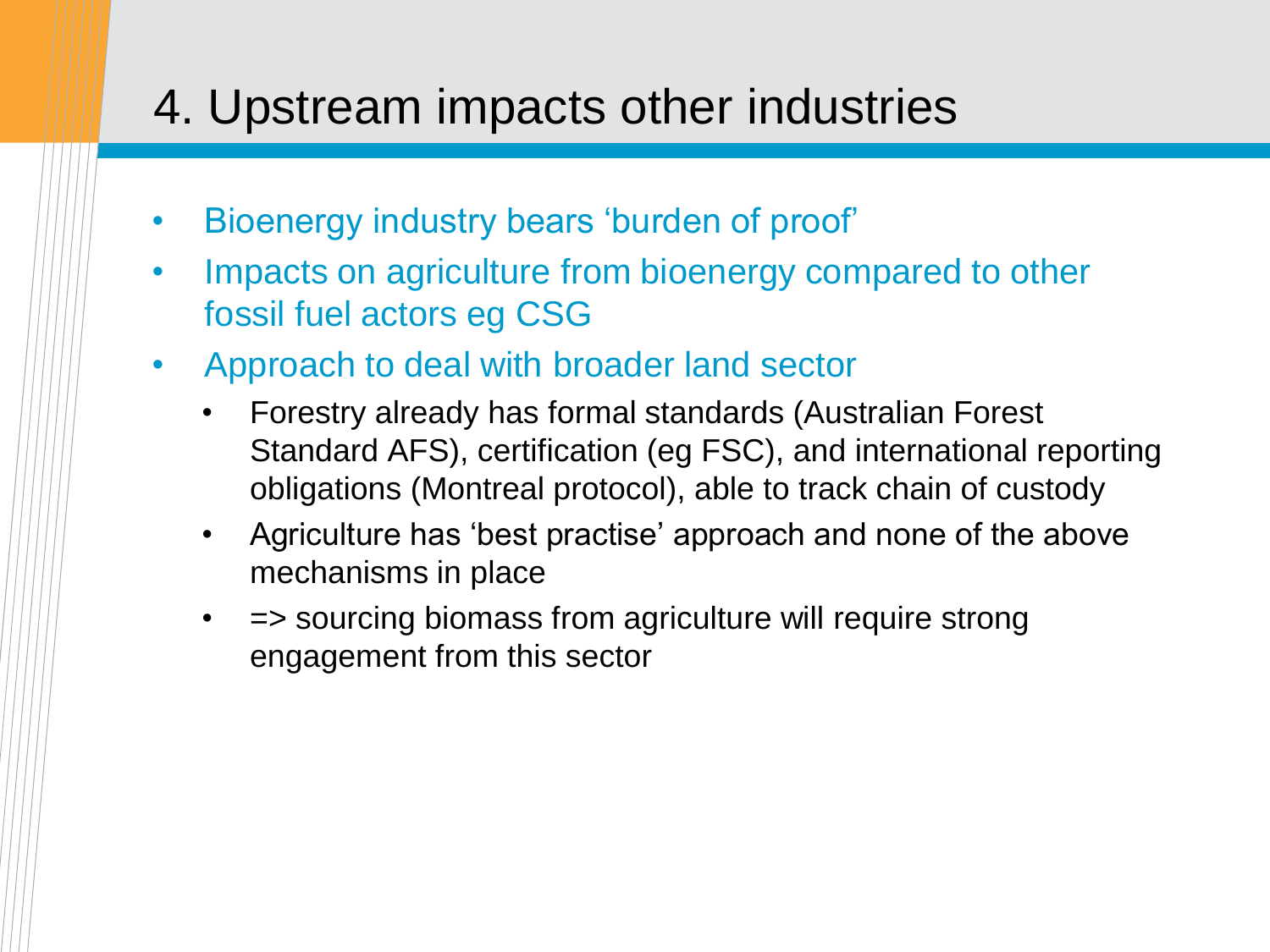#### Effective systems  $=$  link institutional  $+$  assessment systems; robust science + engagement/consultation

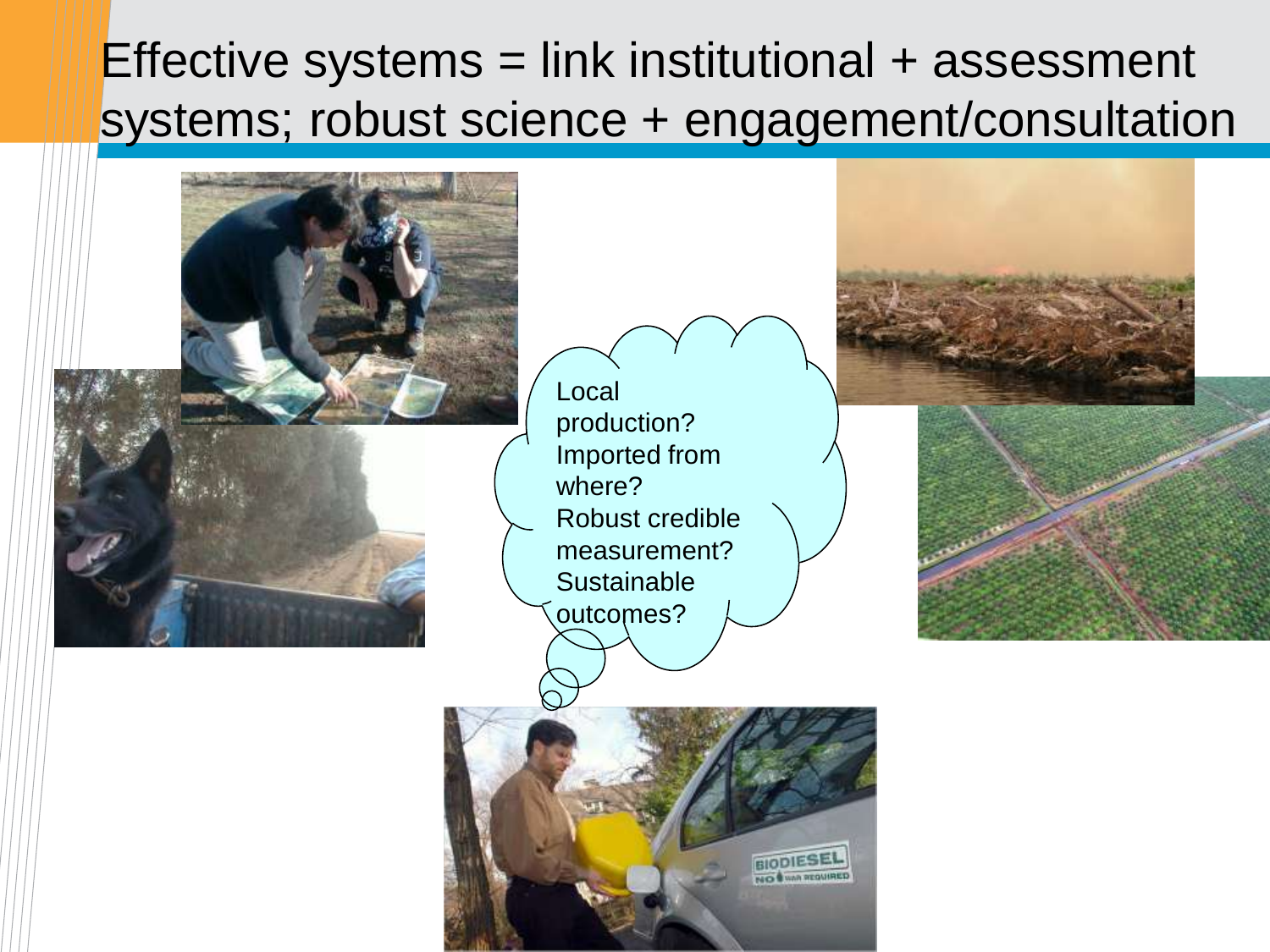#### Sustainability - an essential industry enabler





Standards Australia and Biofuels Association of Australia

- Participate in ISO process and Interim Aust Std
- Much work to be done in Australia to
	- Engage internationally
	- Adapt C&I so that relevant to Australian context
	- Develop and apply scientific methods and assessment production systems
	- Build industry capacity